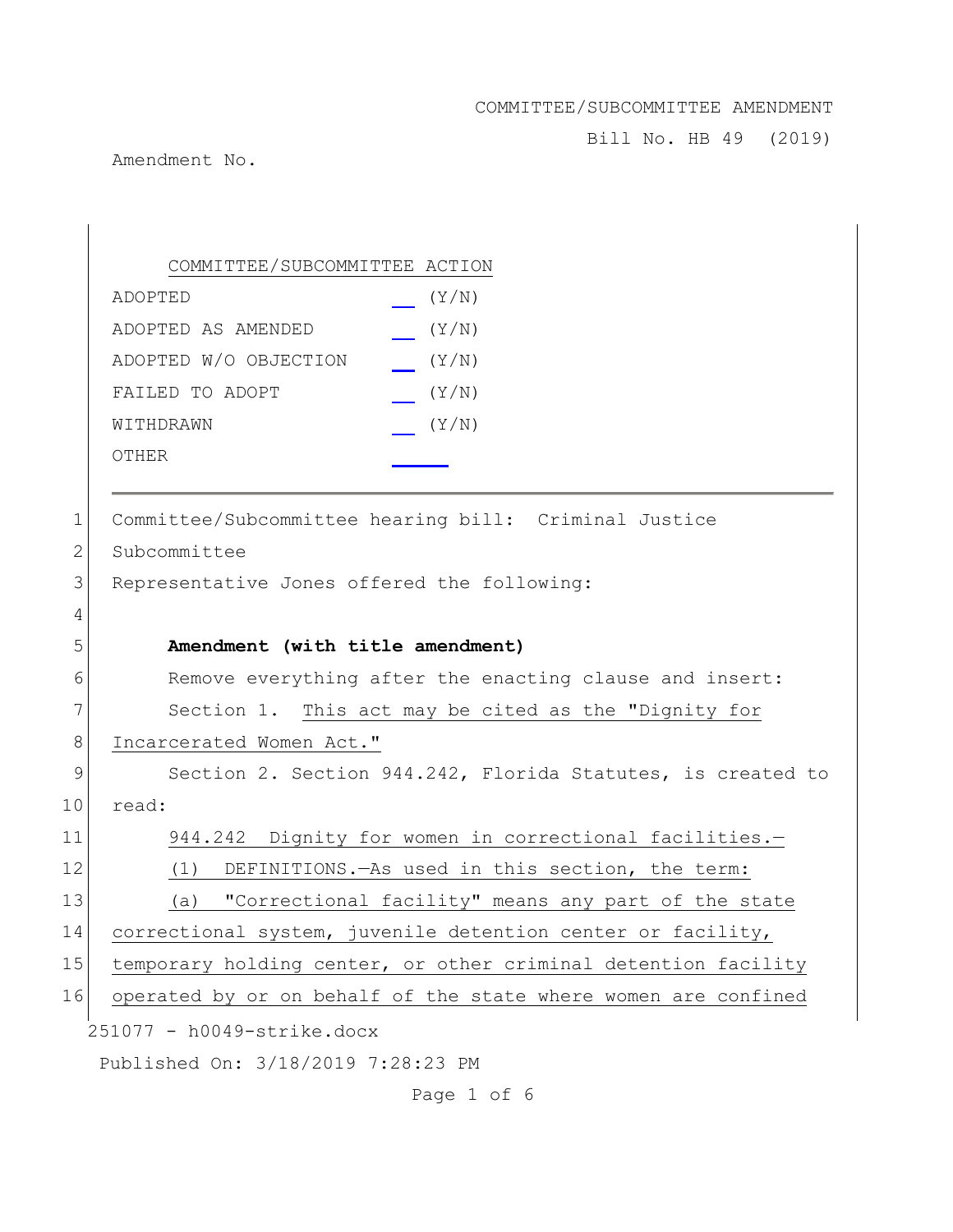Bill No. HB 49 (2019)

Amendment No.

| 17 | or detained. The term does not include a county detention        |
|----|------------------------------------------------------------------|
| 18 | facility as defined in $s. 951.23(1)(a)$ .                       |
| 19 | "Correctional facility employee" means a correctional<br>(b)     |
| 20 | officer employed by a correctional facility.                     |
| 21 | "Healthcare products" includes the following:<br>(C)             |
| 22 | Feminine hygiene products, if needed for an active<br>1.         |
| 23 | menstrual cycle.                                                 |
| 24 | Moisturizing soap that is not lye-based.<br>2.                   |
| 25 | 3.<br>Toothbrushes.                                              |
| 26 | Toothpaste.<br>4.                                                |
| 27 | Any other healthcare product the correctional facility<br>5.     |
| 28 | deems appropriate.                                               |
| 29 | "State of undress" means not dressed or not fully<br>(d)         |
| 30 | dressed.                                                         |
| 31 | (2)<br>HEALTHCARE PRODUCTS. - A correctional facility shall      |
| 32 | make available healthcare products to each woman incarcerated in |
| 33 | the facility at no cost to the woman in a quantity that is       |
| 34 | appropriate to the needs of the woman without a medical          |
| 35 | referral. A correctional facility shall not require that a woman |
| 36 | be diagnosed with an illness to access healthcare products. A    |
| 37 | correctional facility shall make healthcare products available   |
| 38 | in common housing areas and in medical care facilities.          |
| 39 | (3)<br>MALE CORRECTIONAL FACILITY EMPLOYEES.-                    |
| 40 | A male correctional facility employee shall not<br>(a)           |
| 41 | conduct a pat-down search, strip search, or body cavity search   |
|    | 251077 - h0049-strike.docx                                       |
|    | Published On: 3/18/2019 7:28:23 PM                               |

Page 2 of 6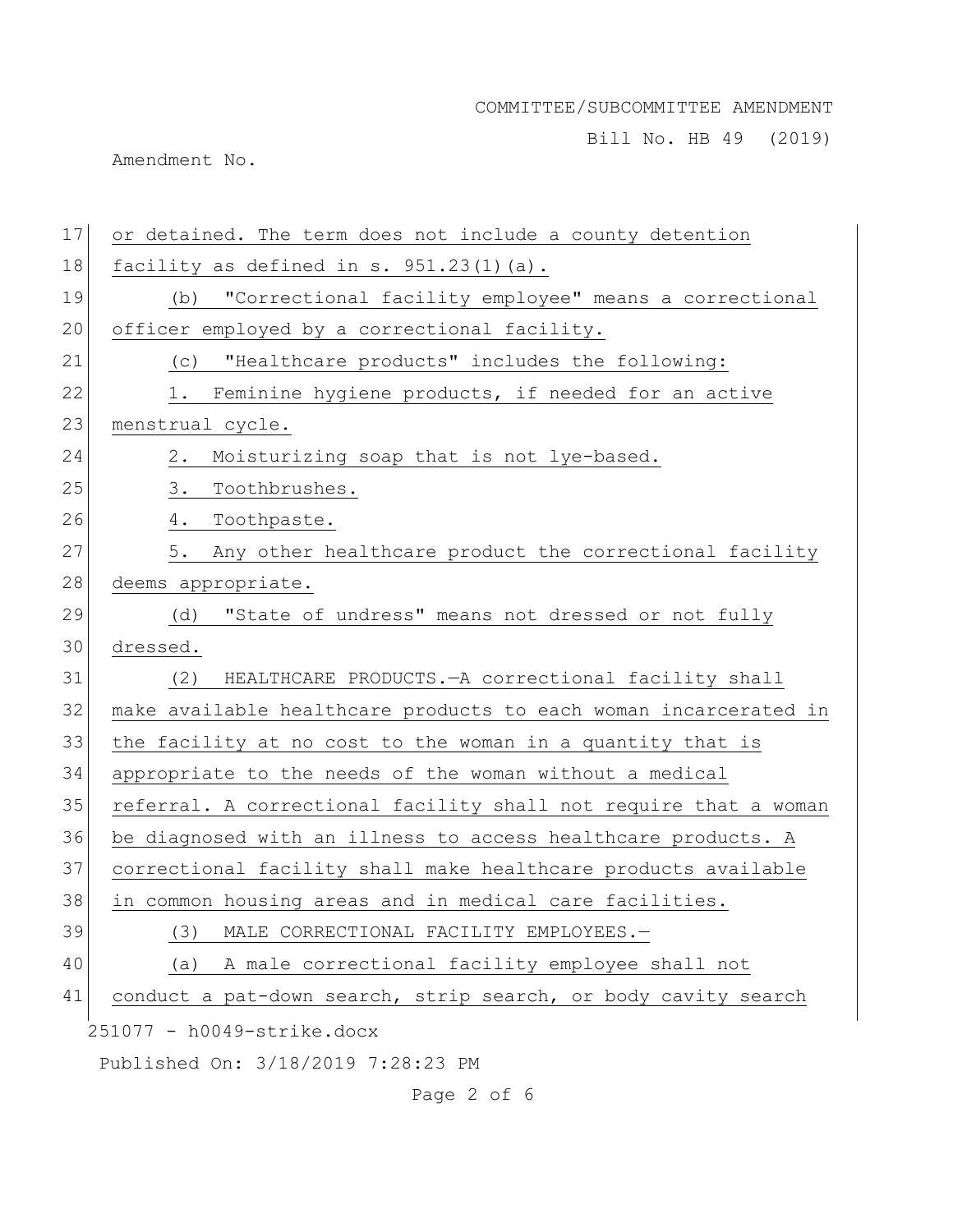Bill No. HB 49 (2019)

Amendment No.

| 42 | on an incarcerated woman unless she presents an immediate risk   |
|----|------------------------------------------------------------------|
| 43 | of harm to herself or others and a female correctional facility  |
| 44 | employee is not available.                                       |
| 45 | (b) A male correctional facility employee shall announce         |
| 46 | his presence upon entering a housing unit for incarcerated       |
| 47 | women.                                                           |
| 48 | (c) A male correctional facility employee shall not enter        |
| 49 | into an area of the correctional facility in which an            |
| 50 | incarcerated woman can reasonably be expected to be in a state   |
| 51 | of undress or an area where an incarcerated woman in a state of  |
| 52 | undress may be viewed, including, but not limited to, restrooms, |
| 53 | shower areas, and medical treatment areas. If a female           |
| 54 | correctional facility employee is not available or requires      |
| 55 | assistance, a male correctional facility employee may enter into |
| 56 | such an area only in the event of a medical emergency or if an   |
| 57 | incarcerated woman presents an immediate risk of harm to herself |
| 58 | or others.                                                       |
| 59 | (d) If a male correctional facility employee conducts a          |
| 60 | pat-down search, strip search, or body cavity search or enters a |
| 61 | prohibited area in an emergency situation as provided in         |
| 62 | paragraph (a) or paragraph (c), he shall document the incident,  |
| 63 | including the circumstances necessitating his actions, no later  |
| 64 | than 3 days after the incident.                                  |
| 65 | Section 3. Paragraph (a) of subsection (4) of Section            |
| 66 | 951.23, F.S., is amended to read:                                |
|    | 251077 - h0049-strike.docx                                       |
|    | Published On: 3/18/2019 7:28:23 PM                               |
|    | Page 3 of 6                                                      |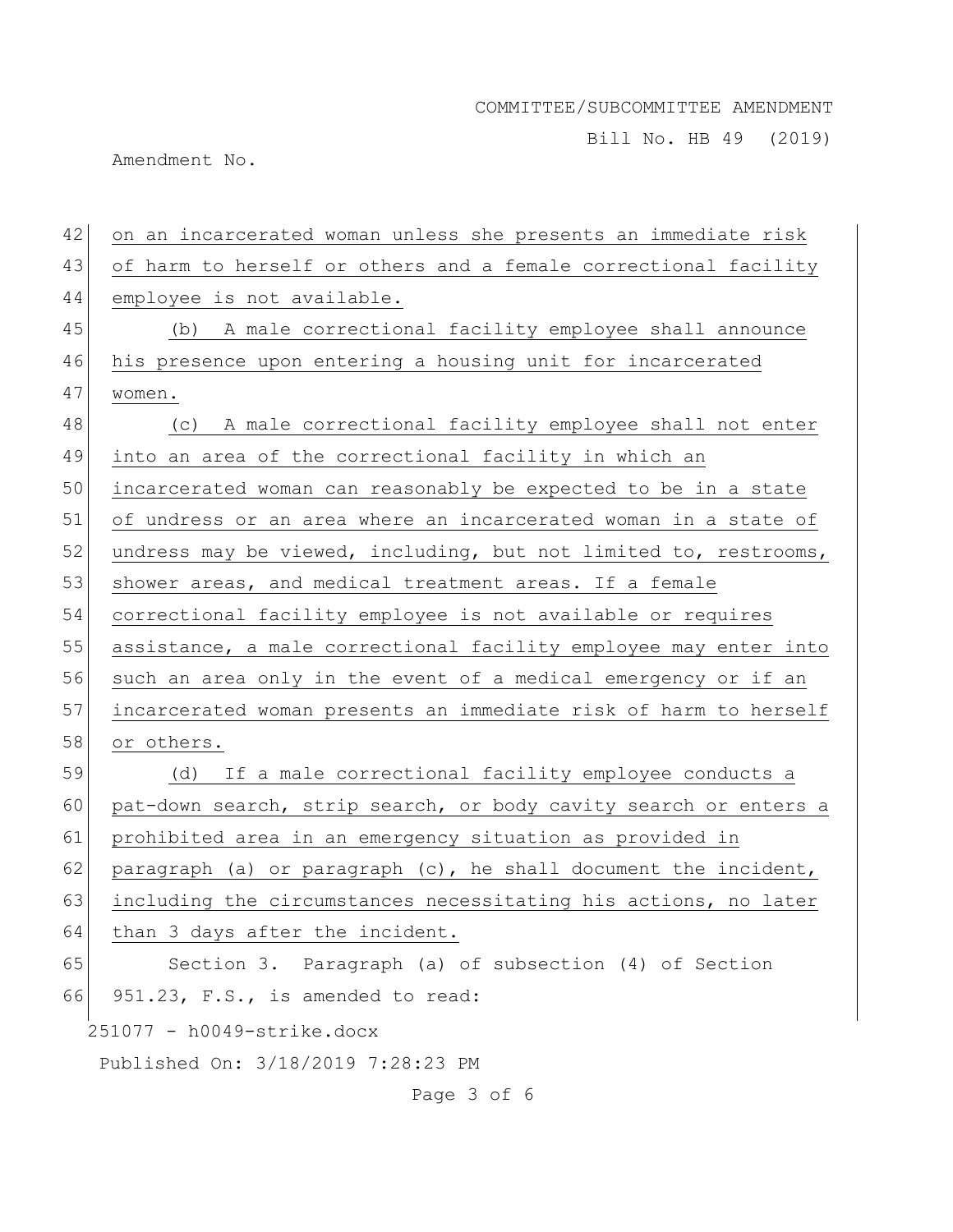Bill No. HB 49 (2019)

Amendment No.

67 (4) STANDARDS FOR SHERIFFS AND CHIEF CORRECTIONAL 68 OFFICERS.-

 (a) There shall be established a five-member working group consisting of three persons appointed by the Florida Sheriffs Association and two persons appointed by the Florida Association of Counties to develop model standards for county and municipal 73 detention facilities. By October 1, 1996, Each sheriff and chief correctional officer shall adopt, at a minimum, the model 75 standards with reference to:

76 1.a. The construction, equipping, maintenance, and 77 operation of county and municipal detention facilities.

78 b. The cleanliness and sanitation of county and municipal 79 detention facilities; the number of county and municipal 80 prisoners who may be housed therein per specified unit of floor 81 space; the quality, quantity, and supply of bedding furnished to 82 such prisoners; the quality, quantity, and diversity of food 83 served to them and the manner in which it is served; the 84 furnishing to them of medical attention and health and comfort 85 items; and the disciplinary treatment which may be meted out to 86 them.

87 c. Providing healthcare products as defined in s. 88 944.242(1)(c) to female prisoners.

89 d. Procedures for admitting, processing, searching, and 90 housing female prisoners.

91

251077 - h0049-strike.docx

Published On: 3/18/2019 7:28:23 PM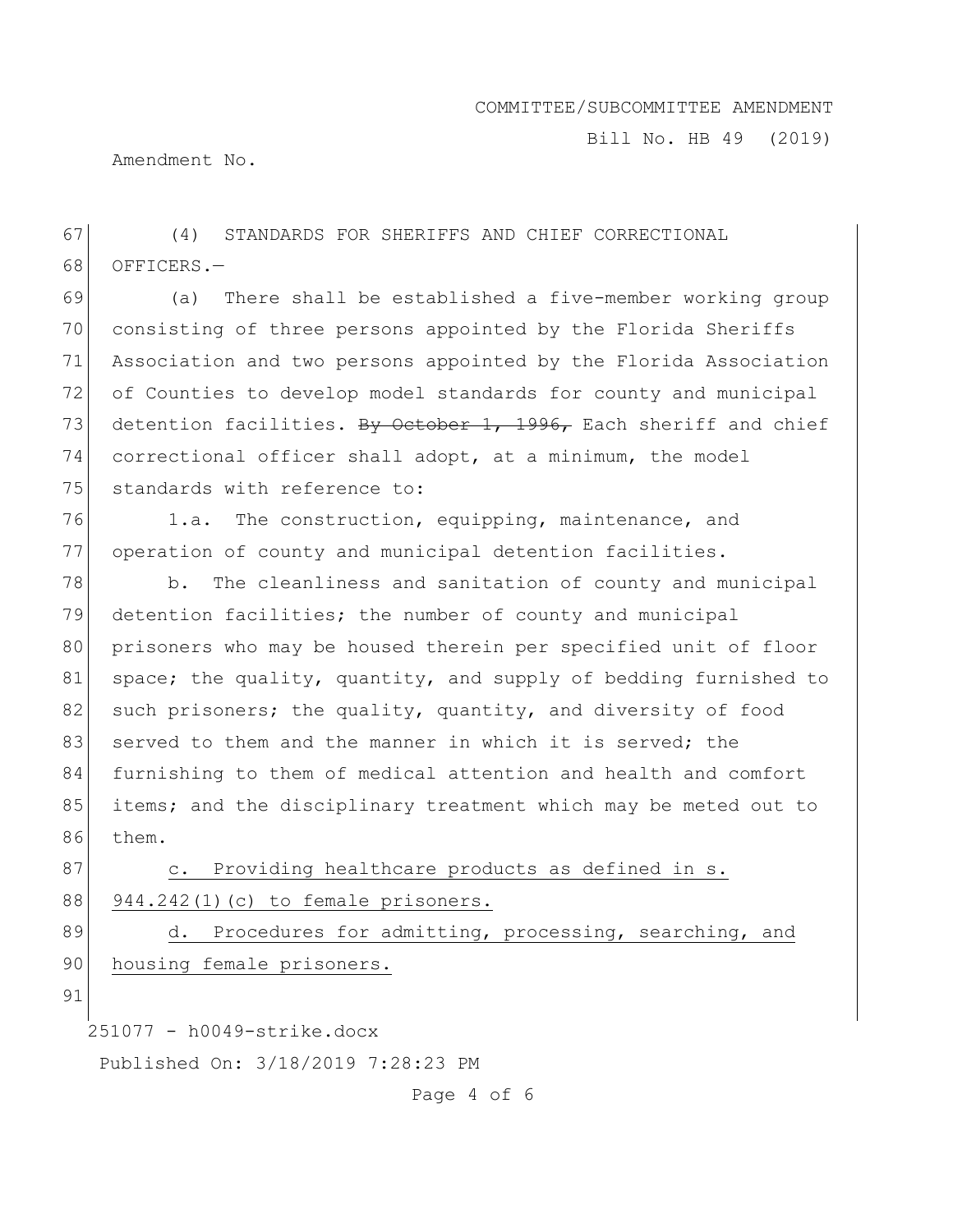Bill No. HB 49 (2019)

Amendment No.

92 Notwithstanding the provisions of the otherwise applicable 93 building code, a reduced custody housing area may be occupied by 94 inmates or may be used for sleeping purposes as allowed in 95 subsection (7). The sheriff or chief correctional officer shall 96 provide that a reduced custody housing area shall be governed by 97 fire and life safety standards which do not interfere with the 98 | normal use of the facility and which affect a reasonable degree 99 of compliance with rules of the State Fire Marshal for 100 correctional facilities.

101 2. The confinement of prisoners by classification and 102 providing, whenever possible, for classifications which separate 103 males from females, juveniles from adults, felons from 104 misdemeanants, and those awaiting trial from those convicted 105 and, in addition, providing for the separation of special risk 106 prisoners, such as the mentally ill, alcohol or narcotic 107 addicts, sex deviates, suicide risks, and any other 108 classification which the local unit may deem necessary for the 109 safety of the prisoners and the operation of the facility 110 pursuant to degree of risk and danger criteria. Nondangerous 111 felons may be housed with misdemeanants.

112 Section 4. This act shall take effect October 1, 2019. 113 114

### 116 **T I T L E A M E N D M E N T**

251077 - h0049-strike.docx

Published On: 3/18/2019 7:28:23 PM

115 **-----------------------------------------------------**

Page 5 of 6